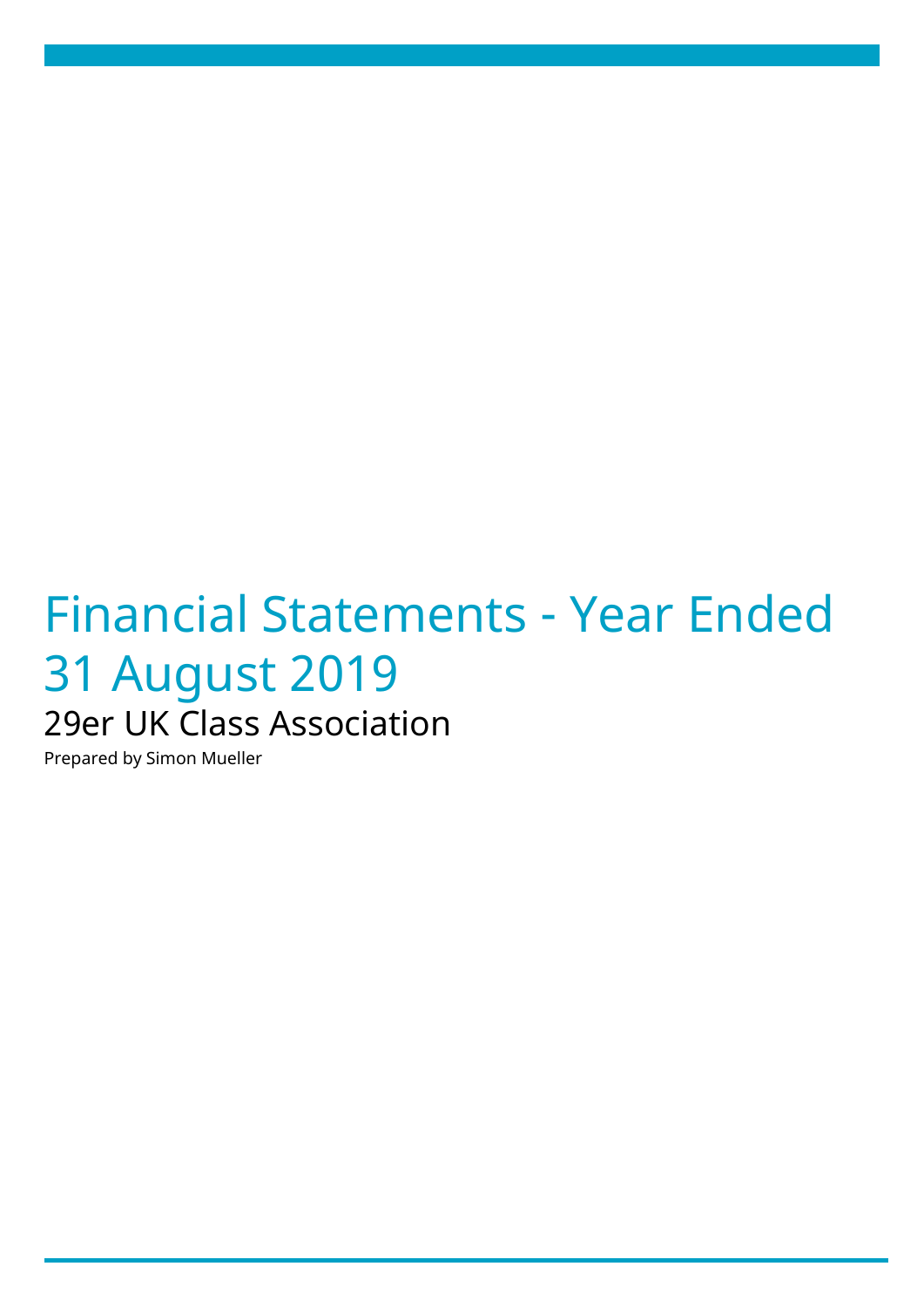## **Contents**

| <b>Profit and Loss</b> |  |
|------------------------|--|
| <b>Balance Sheet</b>   |  |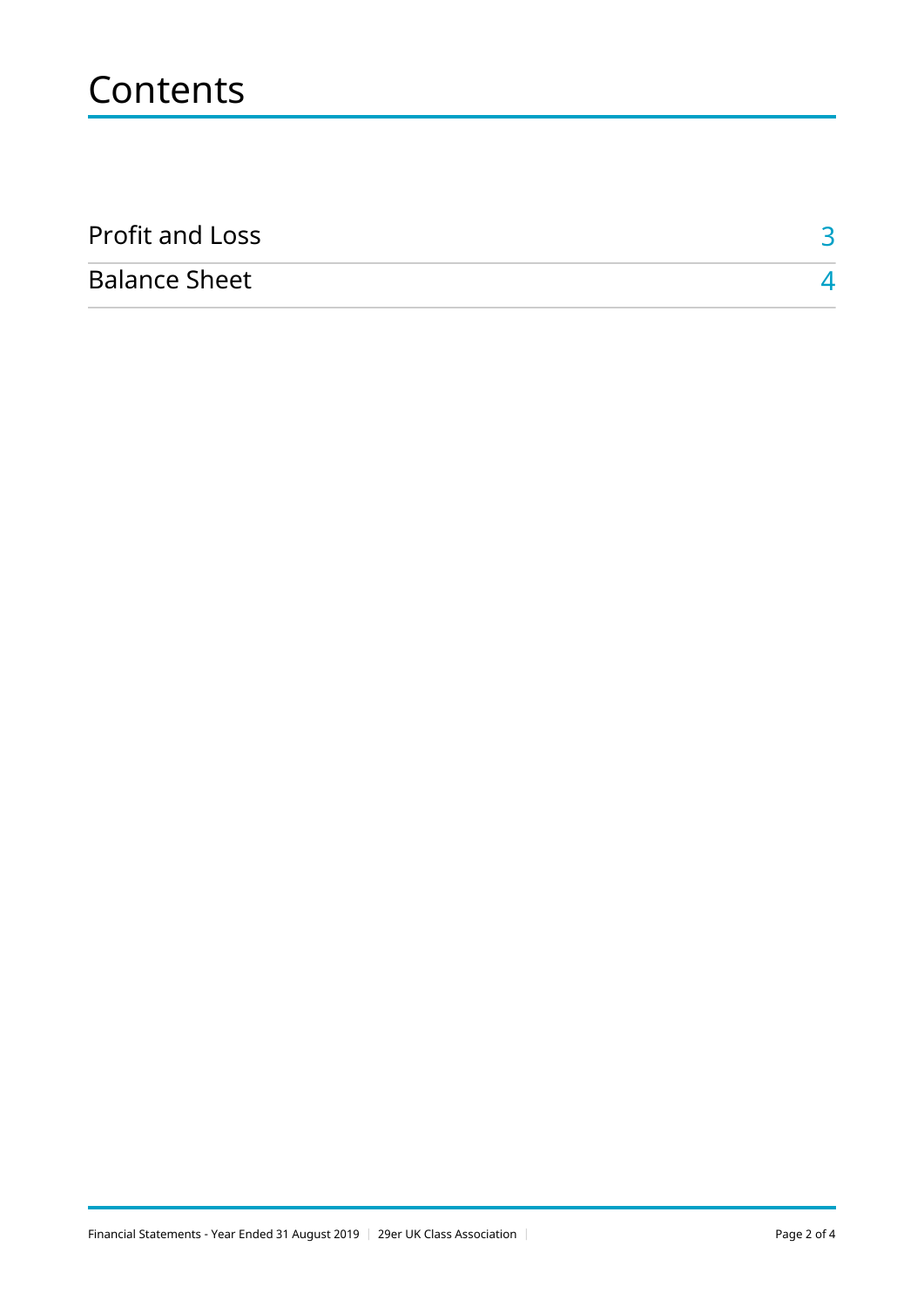#### <span id="page-2-0"></span>29er UK Class Association For the 12 months ended 31 August 2019

|                                 | Aug-19         | Aug-18 |
|---------------------------------|----------------|--------|
| <b>Income</b>                   |                |        |
| Europeans                       | $\sim$         | 4,195  |
| Income - Bank Interest Received | 31             | 10     |
| Income - Events                 | 44,937         | 51,051 |
| Income - Grant                  | 1,458          | 13,250 |
| Income - Membership             | 5,210          | 7,729  |
| Income - Sponsorship            | 905            | 680    |
| Income - Training               | 27,430         | 19,360 |
| Worlds                          |                | 2,424  |
| <b>Total Income</b>             | 79,971         | 98,698 |
| <b>Gross Profit</b>             | 79,971         | 98,698 |
| <b>Less Operating Expenses</b>  |                |        |
| <b>Administration Fee</b>       | 6,417          | 5,500  |
| Audit and Accountancy Fees      | 1,548          | 564    |
| <b>Boat Transport</b>           | 400            | 1,900  |
| Class ET Rib                    | 1,428          | 336    |
| <b>Class Travel Grants</b>      |                | 450    |
| clothing                        | 959            |        |
| Coach Fees                      | 26,289         | 20,946 |
| Coaches Expenses                | 2,937          | 176    |
| <b>Europeans Costs</b>          |                | 2,273  |
| Insurance                       | 427            | 977    |
| <b>Internet Expenses</b>        | 1,429          | 1,392  |
| Miscellaneous Expenses          | 425            | 2,370  |
| <b>Nationals Costs</b>          | $\overline{a}$ | 3,201  |
| PayPal Transaction fees         | 2,503          | 2,488  |
| PRO and Jury                    | 1,210          | 1,085  |
| Rib Hire and fuel cost          | 9,210          | 722    |
| Subscriptions                   | 125            |        |
| Trophies / Gifts                | 4,467          | 6,047  |
| Venues                          | 44,116         | 48,440 |
| <b>Total Operating Expenses</b> | 103,888        | 98,866 |
| <b>Net Profit</b>               | (23, 917)      | (169)  |